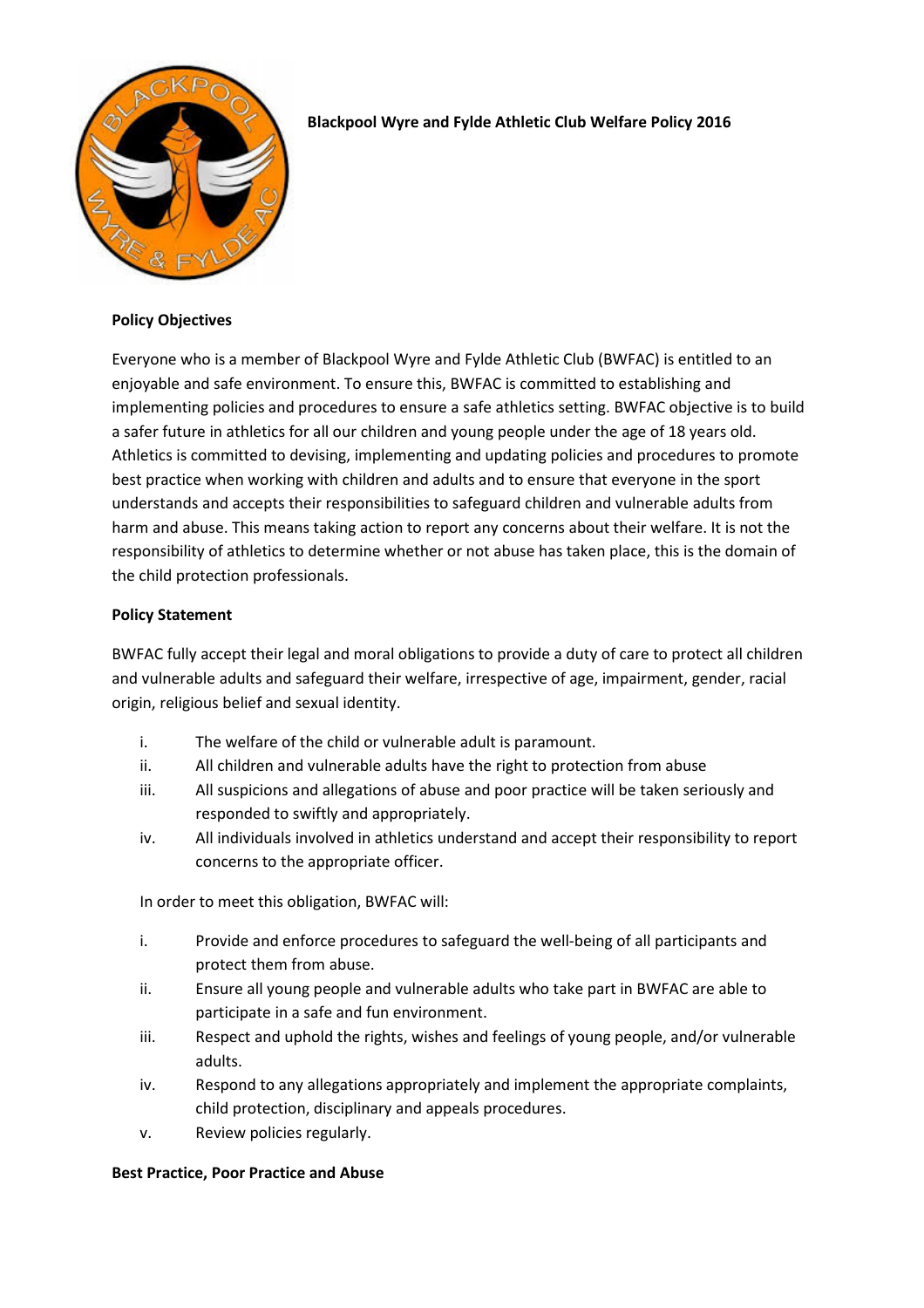#### i. Best Practice

Being open and conducting all interactions with children, young people and vulnerable adults in a public place and with appropriate consent.

- Avoiding situations where you are alone with one athlete except where this involves an elite athlete and where full consent and emergency contact details have been provided.

- If you have to meet or coach one athlete alone, ensure it is conducted in an open environment.

- If you are travelling alone with a young person or vulnerable adult, gain appropriate consent, avoid consistently having one child or vulnerable adult alone with you in the car and never sharing a room on your own with a child, young athlete, or vulnerable adult.

- Challenging bullying, foul or provocative language or controlling behaviour that could upset individuals or reduce them to tears.

- Never ignoring bullying by parents, coaches or children. Listening to and supporting the person being bullied.

- Maintaining an appropriate relationship with children and vulnerable adults. This means treating people fairly, with respect and avoiding favouritism.

- Being friendly and open and ensuring that relationships are appropriate for someone in a position of power and trust.

- Respecting all athletes and helping them to take responsibility for their own development and decision making.

- Avoiding unnecessary physical contact. In certain circumstances physical contact is perfectly acceptable and appropriate, as long as it is not intrusive or disturbing to the athlete and that consent for contact has been given by the individual and appropriate parental consent.

- Being qualified and insured for the activities you are coaching and ensuring that your licence remains valid. Ensure that your practice is appropriate for the age and development stage of each athlete.

Adopting best practice not only ensures the individuals welfare, it also protects you (the coach) from possible wrongful allegations. Children and vulnerable adults very rarely make false allegations. If they do it is usually because they are confused or covering up for someone else's behaviour and hoping their action might scare the real abuser into stopping.

## ii. Poor Practice

The following are examples of poor practice and should be avoided:

- Engaging in rough, physical or sexually provocative games including horseplay.

- A coach shouting comments at athletes when they are not working hard enough.

- A coach engaging in an intimate relationship with one of his/her athletes.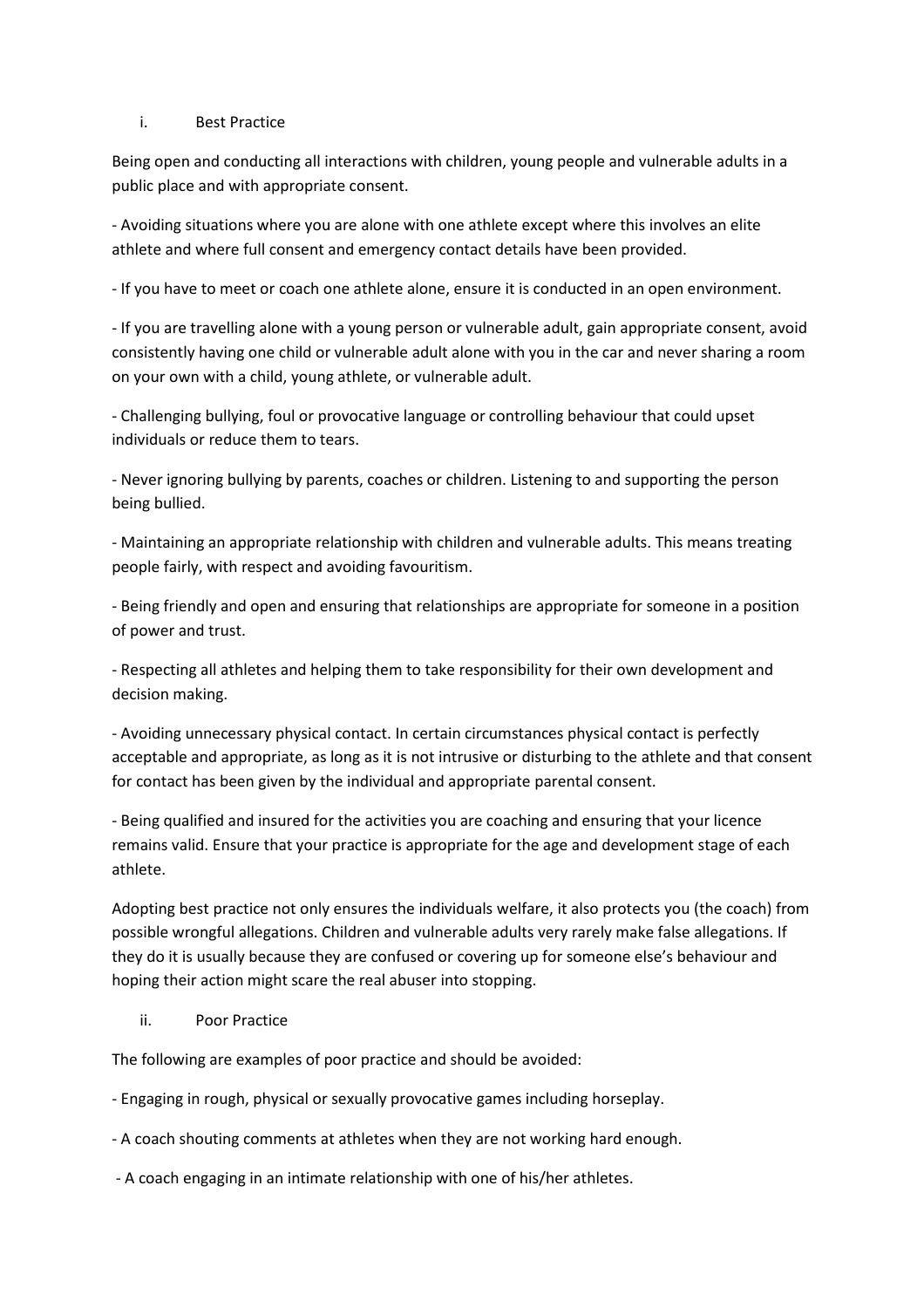- A group of athletes ganging up on a new athlete and refusing to talk to him/her.

- A coach taking a group of young athletes away to a weekend event on their own. This list is not exhaustive and many other examples exist. If any of the following incidents should occur you should report them immediately to another colleague, make a written note of the event and inform parents and/or appropriate adults of the incident.

- If you accidentally hurt an athlete - If a child or vulnerable adult appears distressed in any manner - If a child or vulnerable adult appears to be sexually aroused by your actions

- If a child or vulnerable adult misunderstands or misinterprets something you have done.

iii. Abuse

Abuse can occur wherever there are young people or vulnerable adults. There are four main types of abuse:

- Physical abuse. This includes being hit, kicked, shaken or punched, or given harmful drugs or alcohol.

- Emotional abuse. This is the persistent emotional ill treatment of a person such as to cause severe and persistent adverse effects on an individual's emotional development. This includes being called names, being threatened or being made to feel worthless.

- Sexual abuse. This is where children and/or vulnerable adults are used by adults or other children to meet their own sexual needs. This includes being touched inappropriately or where the individual feels threatened or uncomfortable, sexual innuendo, being asked or forced to have sex or being exposed to images of a sexual nature.

- Neglect. This is when an individual is not looked after properly, including having no place to stay, or not enough food to eat, or clothes to keep them warm. It also includes when a child's or vulnerable adults safety is not considered or medical attention is not sought immediately when it is required.

Bullying and racism are also forms of abuse. Bullying is deliberate harmful behaviour, usually repeated over a period of time. It includes hitting, threatening 4 violence, taking property or name calling and deliberately humiliating or ignoring the person. Bullying between children typically takes place when adults are not present, such as in a changing room or on the way to or from a meeting. Racist behaviour may take the form of bullying when references are made to ethnic origin, skin colour or religious belief.

## **Responding to Disclosure, Suspicions and Allegations**

It is not the responsibility of any BWFAC member (coaches, athletes or staff) to decide whether a concern constitutes abuse, however, it is their responsibility to report any concerns about the welfare of a child and/or vulnerable adult. These concerns may arise due to:

- An individual disclosing that they are being abused.

- The behaviour of an adult towards a child or vulnerable adult.